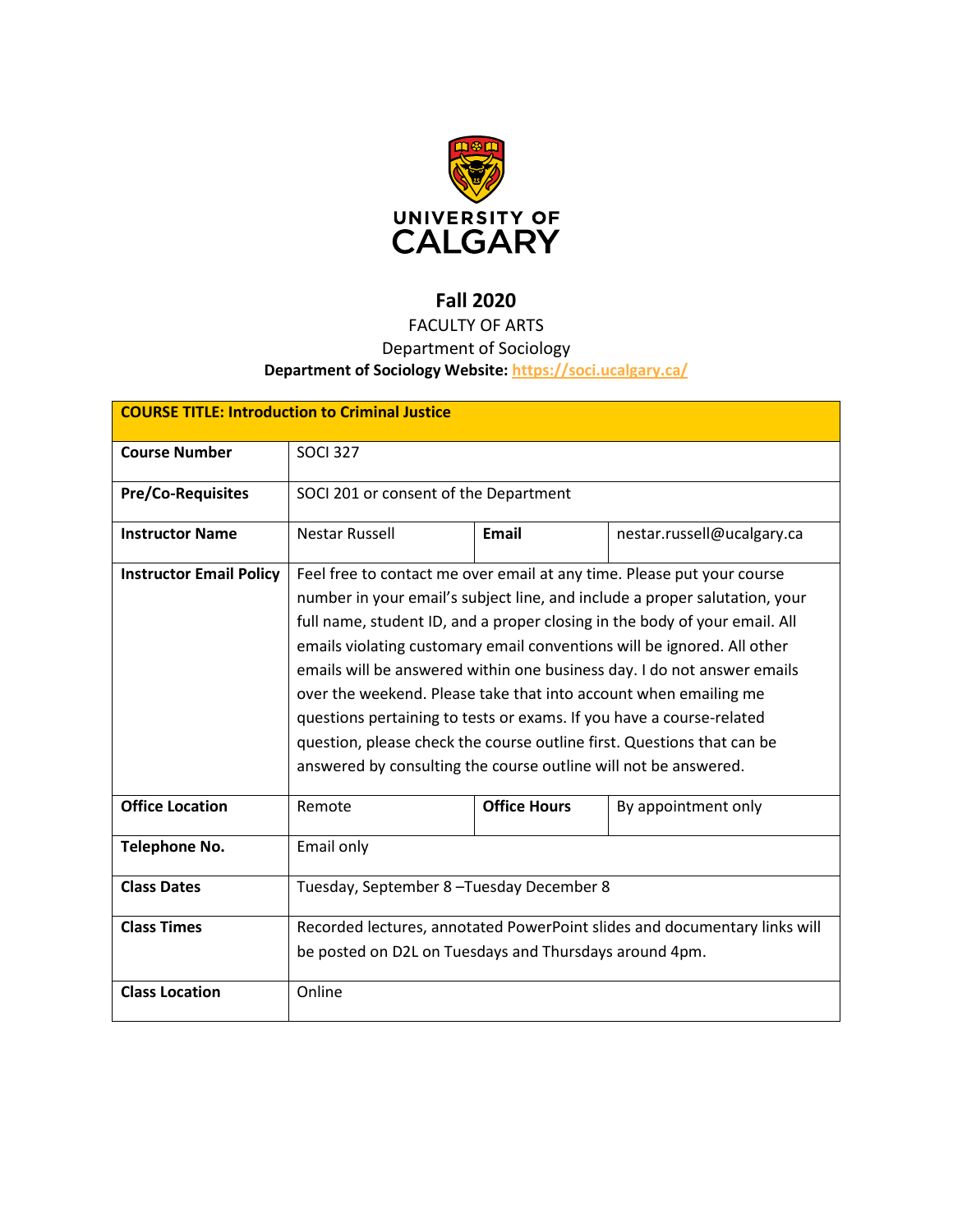### Course Description

This course surveys the institutions, policies and goals of the Criminal Justice System of Canada, that is, the police, courts, and prisons. The course is more specifically divided into four separate sections: (1) Foundational issues with the Canadian Criminal Justice system, (2) Policing, (3) Courts, and (4) Corrections. Various specialist topics are explored, including how crime is defined, the measurement of crime, conflicts with 'crime control' and 'due process' ideologies, police use (and misuse) of force, wrongful convictions, and institutional bias and discrimination. As the various components of the criminal process are examined, students will be encouraged to critically assess the extent to which they are successful in achieving their stated goals. Students are to be warned that lectures in this course occasionally explore graphic and violent themes that some may find disturbing.

### Course Objectives

By the end of this course, students will be able to:

- Identify the individual components of the criminal justice system and understand how they work together.
- State the various goals of the criminal justice system and assess the extent to which these goals are achieved.
- Identify various criminal justice philosophies as they apply to the different components of the Canadian criminal justice system.
- Understand the nature and extent of crime in Canada, with the ability to separate fact from fiction.

#### Course Format

**This course will be asynchronous**. Twice a week—approximately 4pm on Tuesdays and Thursdays recorded lectures will be posted on a platform that students can download and then watch. Accompanying these lectures will be PowerPoint lecture slides (further details forthcoming).

#### Learning Resources

Required textbook: Ruddell, R. (2020). *Exploring Criminal Justice in Canada* (*2nd Ed*.). Don Mills Toronto: Oxford University Press.

Impromptu readings may be added.

#### Learning Technologies and Requirements

In order to successfully engage in their learning experiences at the University of Calgary, students taking online remote courses are required to have reliable access to the following technology:

- A computer with a supported operating system, as well as the latest security, and malware updates;
- A current and updated web browser;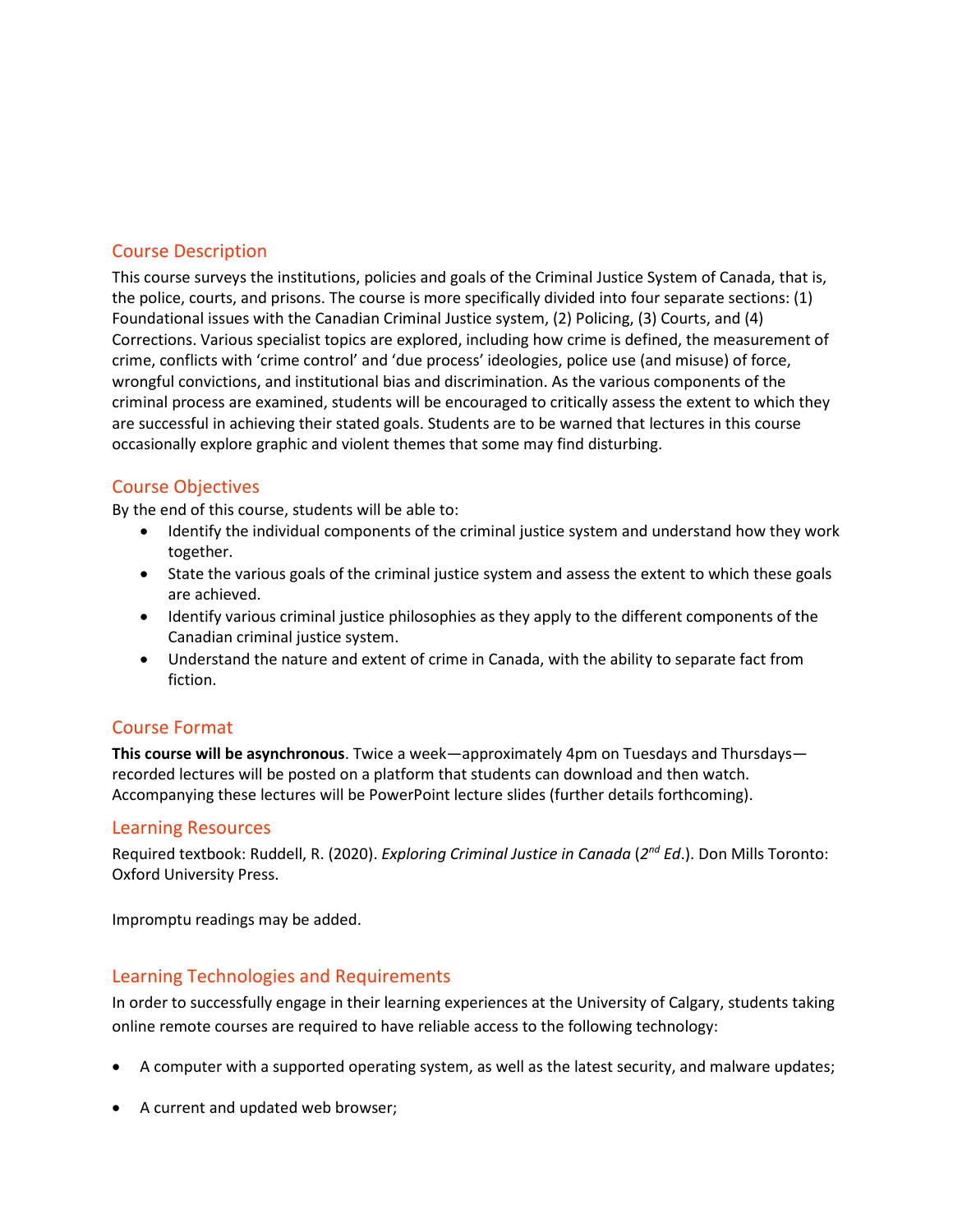- Webcam (built-in or external);
- Microphone and speaker (built-in or external), or headset with microphone;
- Current antivirus and/or firewall software enabled;
- Broadband internet connection.

Most current laptops will have a built-in webcam, speaker and microphone.

## Schedule of Lectures and Readings

| Week $1 -$ | Tues. Sept. 8:   | <b>Introduction to Course (Lecture 1)</b>                                                                                           |
|------------|------------------|-------------------------------------------------------------------------------------------------------------------------------------|
|            | Thurs. Sept 10:  | Punishment over time in Canada (Lecture 2)                                                                                          |
|            | 28).             | Readings: Chapter 1—An Introduction to Crime and Justice [Part 1: Foundations] (pp. 1-                                              |
| Week $2 -$ | Tues. Sept. 15:  | Crime and Components of the Canadian CJS (Lecture 3)                                                                                |
|            | Thurs. Sept. 17: | "Normative" Model of the Canadian CJS (Lecture 4)                                                                                   |
|            |                  | Readings: Chapter 2-Crime in Canada [Part 1: Foundations] (pp. 29-58).                                                              |
| Week 3 -   | Tues. Sept. 22:  | Dominant Ideologies in the Canadian CJS (Lecture 5)                                                                                 |
|            | Thurs. Sept. 24: | <b>Crime Statistics (Lecture 6)</b>                                                                                                 |
|            | 86).             | Readings: Chapter 3-Controlling Crime [Part 2: Controlling and Policing Crime] (pp. 59-                                             |
| Week 4 -   | Tues. Sept. 29:  | <b>Criminal Justice Philosophies 1 (Lecture 7)</b>                                                                                  |
|            | Thurs. Oct. 1:   | <b>Criminal Justice Philosophies 2 (Lecture 8)</b><br>[1st test materials above and 2 <sup>nd</sup> test materials below this line] |
|            | (pp. 87-113).    | Chapter 4—Police Organization and Structure [Part 2: Controlling and Policing Crime]                                                |
| Week 5 -   | Tues. Oct. 6:    | The Evolution Policing (Lecture 9)                                                                                                  |
|            | Thurs. Oct. 8:   | <b>First Test (Lecture 10)</b>                                                                                                      |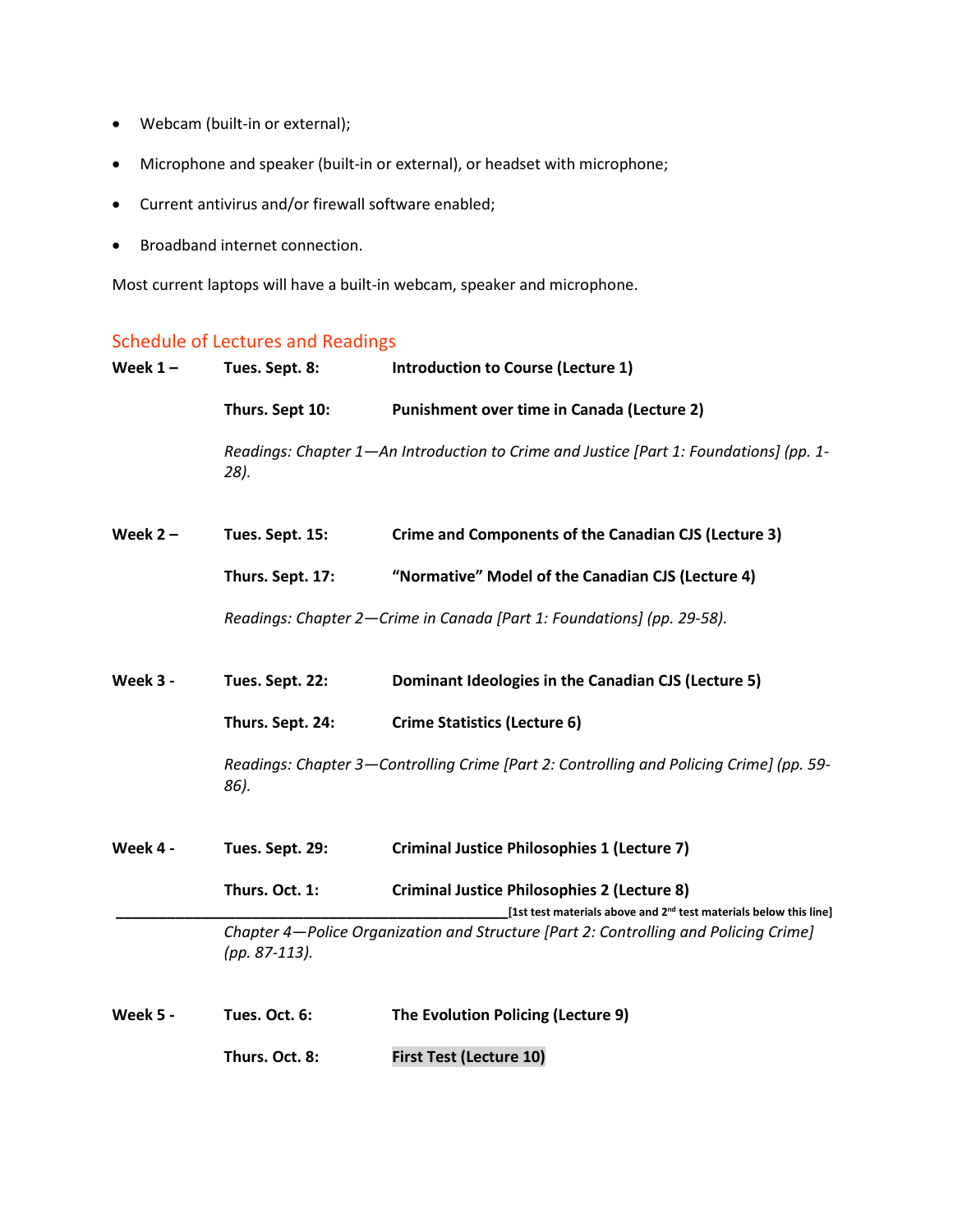*Readings: Chapter 5—Police Activities, Operations, and Challenges [Part 2: Controlling and Policing Crime] (pp. 114-142).*

**Week 6 - Tues. Oct. 13: Discretion and Use of Force (Lecture 11)**

**Thurs. Oct 15: Documentaries (Lecture 12)**

*Readings: One yet to be assigned reading and also:* <https://newsinteractives.cbc.ca/longform-custom/deadly-force>

**Week 7 - Tues. Oct. 20: Documentary Analysis/Saints and the Roughnecks (Lecture 13) Thurs. Oct. 22: Interrogations and Informants (Lecture 14)** *Readings: In preparation for next week, Chapter 6—Criminal Law [Part 3: The Law and the Courts] (pp. 143-171).* **Week 8 - Tues. Oct. 27: Courts 1 (Lecture 15) Thurs. Oct. 29: Courts 2 (Lecture 16)** *Readings: Chapter 7—Criminal Courts and Court Personnel [Part 3: The Law and the Courts] (pp. 172-199).* **\_\_\_\_\_\_\_\_\_\_\_\_\_\_\_\_\_\_\_\_\_\_\_\_\_\_\_\_\_\_\_\_\_\_\_\_\_\_\_\_\_\_\_\_[2nd test materials above and Final Exam materials below this line] Week 9 - Tues. Nov. 3: Courts 3 (Lecture 17) Thurs. Nov. 5: Second Test (Lecture 18)** *Readings: Chapter 8—Sentencing [Part 3: The Law and the Courts] (pp. 200-227).* **Week 10 -** Term Break 8-14 Nov. **Week 11 - Tues. Nov. 17: Corrections 1 (Lecture 19) Thurs. Nov. 19: Corrections 2 (Lecture 20)** *Readings: Chapter 9—Provincial Corrections: Probation and Short-term Incarceration [Part 4: Corrections] (pp. 228-256).*

**Week 12 - Tues. Nov. 24: Corrections 3 (Lecture 21)**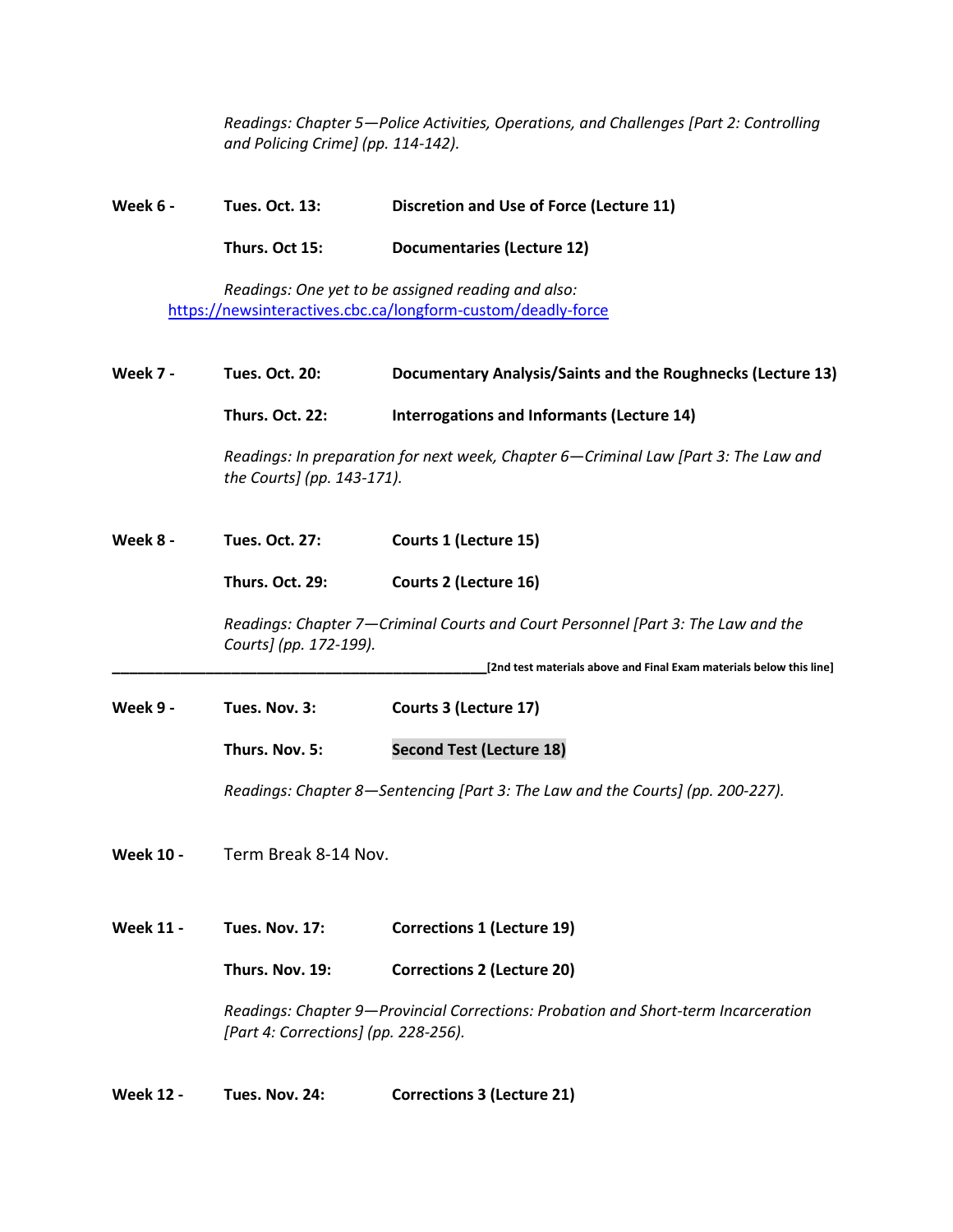#### **Thurs. Nov. 26: Documentary (Lecture 22)**

*Readings: Chapter 10—Federal Corrections [Part 4: Corrections] (pp. 257-286).*

| <b>Week 13 -</b> | Tues. Dec. 1:                                                                                                                  | <b>Youth Justice (Lecture 23)</b>                                                   |  |
|------------------|--------------------------------------------------------------------------------------------------------------------------------|-------------------------------------------------------------------------------------|--|
|                  | Thurs. Dec. 3:                                                                                                                 | Documentary (Lecture 24)                                                            |  |
|                  |                                                                                                                                | Readings: Chapter 11-Youth Justice in Canada [Part 5: Youth Justice] (pp. 287-316). |  |
| <b>Week 14 -</b> | Tues. Dec. 8:                                                                                                                  | <b>Course Review (Lecture 25)</b>                                                   |  |
|                  | Readings: Chapter 12—Looking Forward: Criminal Justice in the Twenty-First Century<br>[Part 6: Looking Forward] (pp. 317-345). |                                                                                     |  |
|                  |                                                                                                                                | [Final Exam materials above this line]                                              |  |

### Methods of Assessment and Grading Weights

**First Test: Thursday 8 October 2020** (worth **25%** of the final grade).

This test, using multiple choice and true-false format, will be based on all materials covered in Chapters 1-3 in Ruddell (2020: 1-86), Lectures 2 to 8 (including all slides, audio, video-clip materials), and any assigned readings. **Within a 24-hour window**, the time period for this test is normally 60 minutes or one hour. But since it will be **a remote D2L test**, university regulations stipulate that students be provided with 50% extra time. Therefore, **students will have 90 minutes or one and a half hours to complete this test**. A computer with a supported operating system and broadband internet connection will be required to complete this test. More detailed instructions will be provided on this test.

#### **Second Test: Thursday 5 November 2020** (worth **35%** of the final grade).

This test, using multiple choice and true-false format, will be based on all materials covered in Chapters 4-7 in Ruddell (2020: 87-199), Lectures 9, 11 to 16 (including all slides, audio, video-clip, documentary materials), and any assigned readings. **Within a 24-hour window**, the time period for this test is normally 80 minutes or 1 hour and 20 minutes. But since it will be **a remote D2L test**, university regulations stipulate that students be provided with 50% extra time. Therefore, **students will have 120 minutes or two hours to complete this test**. A computer with a supported operating system and broadband internet connection will be required to complete this test. More detailed instructions will be provided on this test.

**Final Exam**: Date TBA (worth **40%** of the final grade). This exam, using multiple choice and true-false format, will be based on all materials covered in Chapters 8-12 in Ruddell (2020: 200-345), Lectures 17, 19 to 24 (including all slides, audio, video-clip, and documentary materials) and any assigned readings. More specific details on the Final Exam will be provided.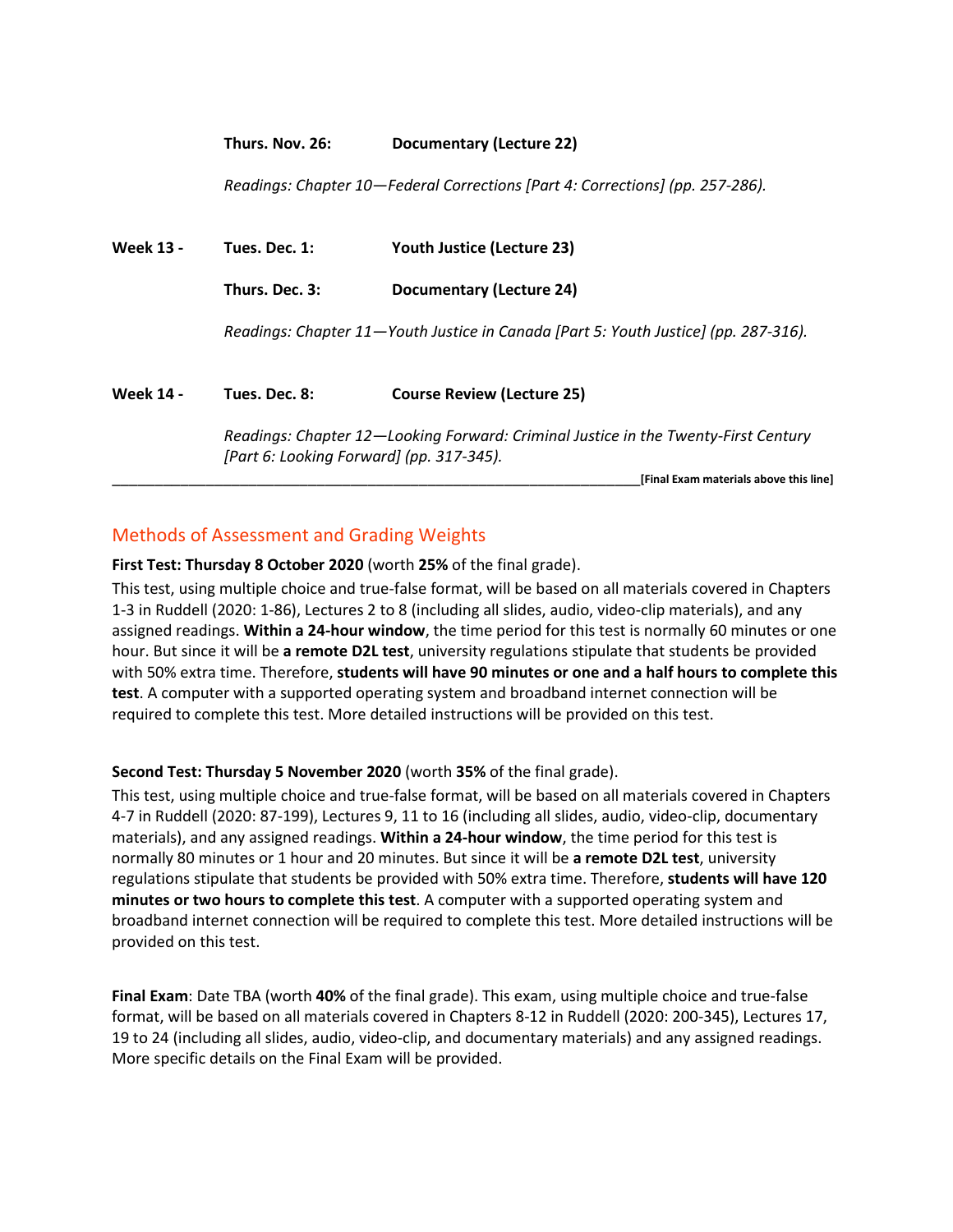## Final Exam Information

The final examination will be scheduled by the registrar during the final exam period. The time period for this exam is 90 minutes (but since it will be a remote D2L exam, university regulations stipulate that students be provided with 50% extra time). Therefore, students will have 135 minutes (2 hours 15 minutes) to complete this exam.

## Grading Scale

Letter grades will be assigned and submitted to the registrar based on the following scale:

| Grade        | <b>Percent range</b> | <b>Grade Point Value</b> | <b>Description</b>                                                                    |
|--------------|----------------------|--------------------------|---------------------------------------------------------------------------------------|
| $A+$         | $96 - 100%$          | 4.0                      | Outstanding performance                                                               |
| A            | $90 - 95.99\%$       | 4.0                      | <b>Excellent performance</b>                                                          |
| А-           | $85 - 89.99%$        | 3.7                      | Approaching excellent performance                                                     |
| $B+$         | $80 - 84.99\%$       | 3.3                      | Exceeding good performance                                                            |
| B            | 75 – 79.99%          | 3.0                      | Good performance                                                                      |
| <b>B-</b>    | $70 - 74.99%$        | 2.7                      | Approaching good performance                                                          |
| $C+$         | $67 - 69.99\%$       | 2.3                      | Exceeding satisfactory performance                                                    |
| $\mathsf{C}$ | $63 - 66.99%$        | 2.0                      | Satisfactory performance                                                              |
| $C -$        | $59 - 62.99%$        | 1.7                      | Approaching satisfactory performance                                                  |
| D+           | $55 - 58.99%$        | 1.3                      | Marginal pass. Insufficient preparation for<br>subsequent courses in the same subject |
| D            | $50 - 54.99%$        | 1.0                      | Minimal Pass. Insufficient preparation for<br>subsequent courses in the same subject. |
| F            | <50%                 | $\mathbf{0}$             | Failure. Did not meet course requirements.                                            |

### Absences and Deferrals

Students who are absent from class assessments (tests, participation activities, or other assignments) should inform their instructors as soon as possible. Instructors may request that evidence in the form of documentation be provided. If the reason provided for the absence is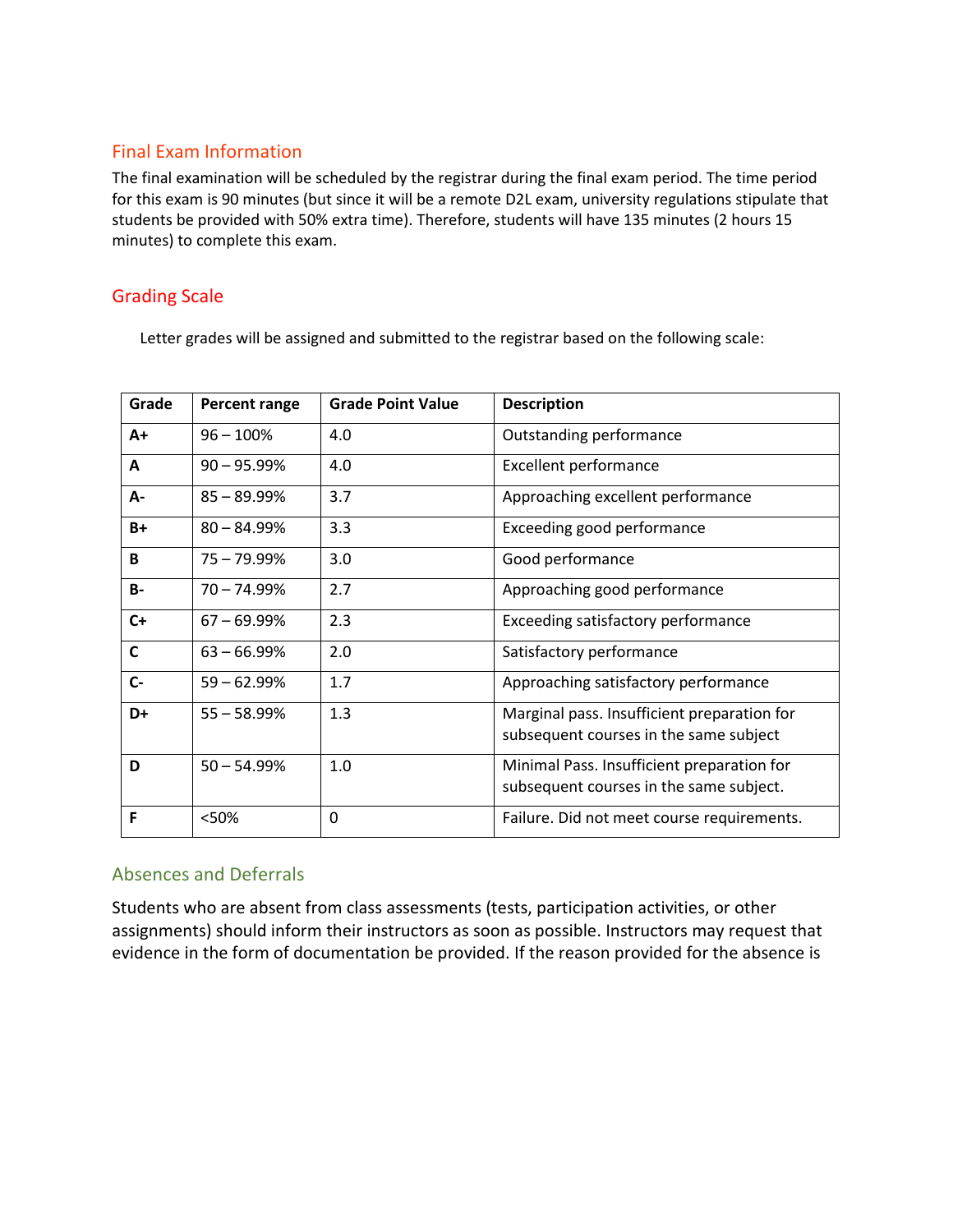acceptable, instructors may decide that any arrangements made can take forms other than make-up tests or assignments.

**Deferred Final Exam Form:** Please note that requests to defer a Registrar scheduled final exam are dealt with through the Registrar's Office. Further information can be found at: <https://www.ucalgary.ca/registrar/exams/deferred-exams>

**Deferred Term Work Form:** Deferral of term work past the end of a term requires a form to be filled out by the student and submitted, along with any supporting documentation, to the instructor. The form is available at:

<https://live-ucalgary.ucalgary.ca/sites/default/files/teams/14/deferral-of-term-work-2020.pdf> Once an extension date has been agreed between instructor and student, the instructor will email the form to the Faculty of Arts Program Information Centre (ascarts@ucalgary.ca) for approval by the Associate Dean.

### Grade Reappraisal

Within two weeks of the date the exam/assignment is returned, students seeking reappraisal of examinations or assignments must submit a written response to the instructor explaining the basis for reconsideration of one's mark. The instructor will reconsider the grade assigned and will then book a time with the student to discuss his or her work and rationale. It should be noted that a reassessed grade may be raised, lowered, or remain the same.

### Handing in Papers, Assignments

- 1. The main Sociology Department office does not deal with any course-related matters. Please speak directly to your instructor.
- 2. **Protection of Privacy:** The Freedom of Information and Protection of Privacy (FOIPP) legislation does not allow students to retrieve any course material from public places. Anything that requires handing back will be returned directly during class or office hours. If students are unable to pick up their assignments from the instructor, they can provide the instructor with a stamped, self-addressed envelope to be used for the return of the assignment. Private information related to the individual student is treated with the utmost regard by the faculty at the University of Calgary
- 3. Final grades are not posted by the Sociology Department. They are only available online.

#### Research Ethics

Students are advised that any research with human subjects – including any interviewing (even with friends and family), opinion polling, or unobtrusive observation – must have the approval of the Faculty Ethics Committee. In completing course requirements, students must not undertake any human subjects research without discussing their plans with the instructor, to determine if ethics approval is required.

## Copyright Legislation

All students are required to read the University of Calgary policy on Acceptable Use of Material Protected by Copyright [\(https://www.ucalgary.ca/policies/files/policies/acceptable-use-of-material](https://www.ucalgary.ca/policies/files/policies/acceptable-use-of-material-protected-by-copyright-policy.pdf)[protected-by-copyright-policy.pdf\)](https://www.ucalgary.ca/policies/files/policies/acceptable-use-of-material-protected-by-copyright-policy.pdf) and requirements of the Copyright Act [\(https://laws](https://laws-lois.justice.gc.ca/eng/acts/C-42/index.html)[lois.justice.gc.ca/eng/acts/C-42/index.html\)](https://laws-lois.justice.gc.ca/eng/acts/C-42/index.html) to ensure they are aware of the consequences of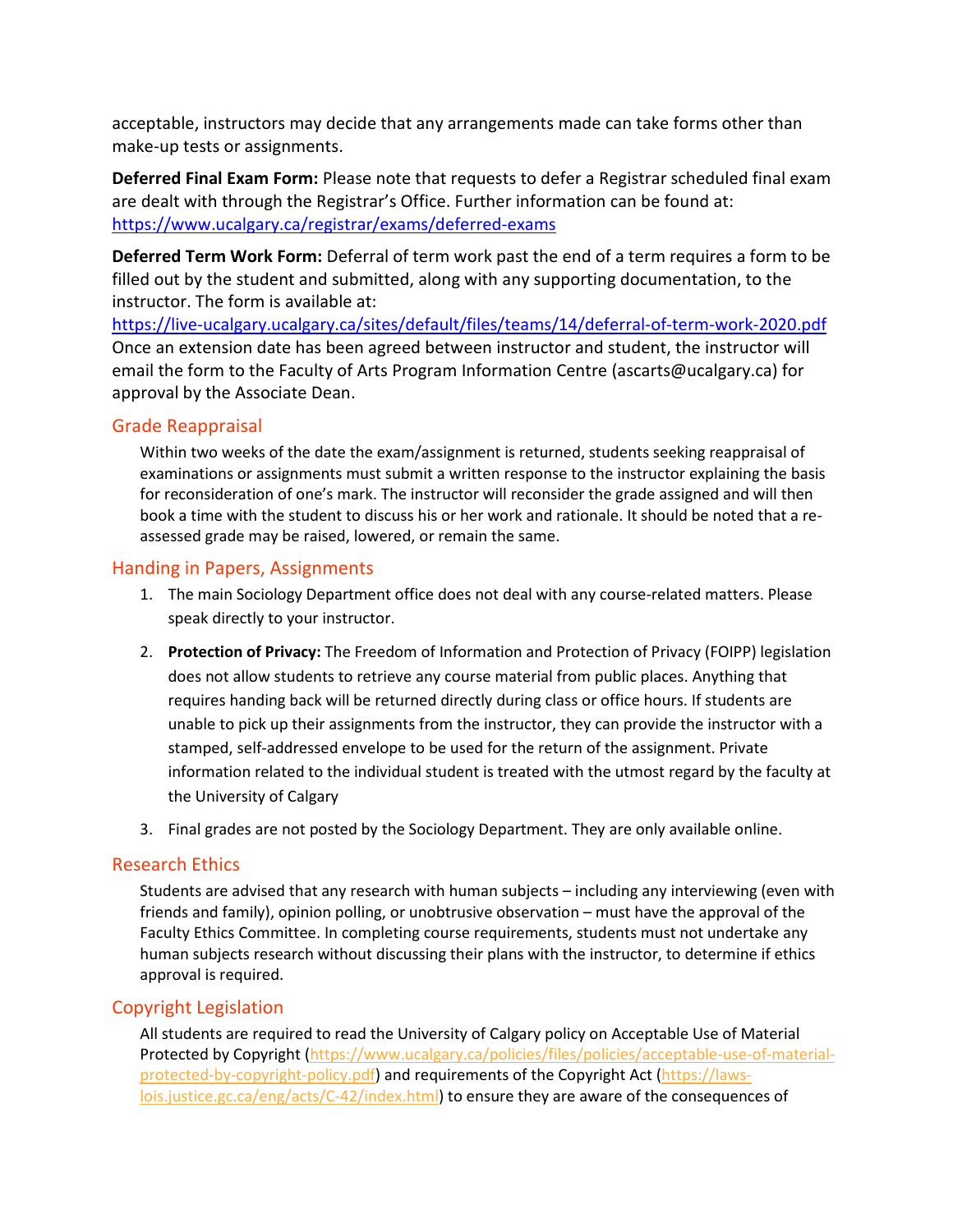unauthorized sharing of course materials (including instructor notes, electronic versions of textbooks etc.). Students who use material protected by copyright in violation of this policy may be disciplined under the Non-Academic Misconduct Policy.

#### Instructor Intellectual Property

Course materials created by professor(s) (including course outlines, presentations and posted notes, labs, case studies, assignments and exams) remain the intellectual property of the professor(s). These materials may NOT be reproduced, redistributed or copied without the explicit consent of the professor. The posting of course materials to third party websites such as note-sharing sites without permission is prohibited. Sharing of extracts of these course materials with other students enrolled in the course at the same time may be allowed under fair dealing.

#### Recording of Lectures

Note that the audio or video recording of lectures and taking screengrabs of PowerPoint slides during the lecture are not permitted without explicit authorization. The non-authorized media recording of lectures is inconsistent with the Code of Conduct and may result in discipline in accordance with the Student Non-Academic Misconduct Policy and Procedure. For more information click here: [https://www.ucalgary.ca/policies/files/policies/non-academic-misconduct](https://www.ucalgary.ca/policies/files/policies/non-academic-misconduct-policy.pdf)[policy.pdf.](https://www.ucalgary.ca/policies/files/policies/non-academic-misconduct-policy.pdf)

### Sharing of Lecture Notes and Exam Questions

Note that publicly sharing lectures notes and exam questions on 3rd party sites such as OneClass, StudyBlue, Quizlet, Course Hero, etc. is not permitted. If you wish to use these helpful studying tools, make sure you adjust your privacy settings accordingly. Any violations are subject to investigation under the UofC Student Non-Academic Misconduct Policy. For more information, click here[:https://www.ucalgary.ca/policies/files/policies/non-academic-misconduct-policy.pdf.](https://www.ucalgary.ca/policies/files/policies/non-academic-misconduct-policy.pdf)

#### Academic Misconduct

Please refer to the website listed below for information on University of Calgary policies on Plagiarism/Cheating/Other Academic Misconduct: <http://www.ucalgary.ca/pubs/calendar/current/k.html>

#### Academic Accommodation

Students seeking an accommodation based on disability or medical concerns should contact Student Accessibility Services; SAS will process the request and issue letters of accommodation to instructors. For additional information on support services and accommodations for students with disabilities, visit www.ucalgary.ca/access/. Students who require an accommodation in relation to their coursework based on a protected ground other than disability should communicate this need in writing to their Instructor. The full policy on Student Accommodations is available at: <http://www.ucalgary.ca/policies/files/policies/student-accommodation-policy.pdf>

Students needing an Accommodation based on a Protected Ground other than Disability, should communicate this need, preferably in writing, to the course instructor.

#### Libraries & Cultural Resources

To contact your librarian or find out about the resources and services available to sociology students go to the Sociology Library guide[: https://library.ucalgary.ca/guides/sociology](https://library.ucalgary.ca/guides/sociology)

To access the main Library website go to: [https://library.ucalgary.ca](https://library.ucalgary.ca/)